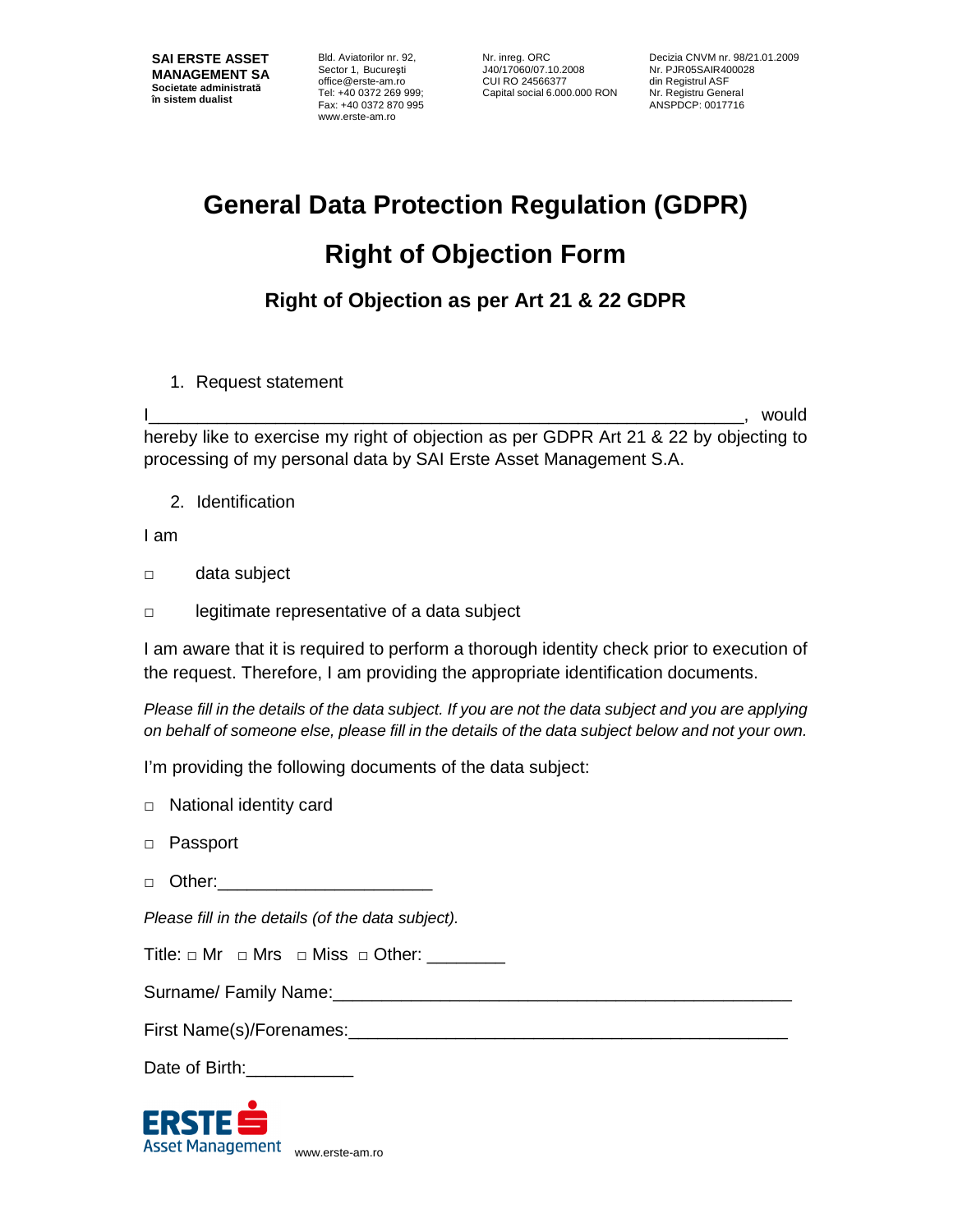Bld. Aviatorilor nr. 92, Sector 1, Bucureşti office@erste-am.ro Tel: +40 0372 269 999; Fax: +40 0372 870 995 www.erste-am.ro

Nr. inreg. ORC J40/17060/07.10.2008 CUI RO 24566377 Capital social 6.000.000 RON

Decizia CNVM nr. 98/21.01.2009 Nr. PJR05SAIR400028 din Registrul ASF Nr. Registru General ANSPDCP: 0017716

Address:\_\_\_\_

Zip Code:\_\_\_\_\_\_\_\_\_\_\_\_\_

Landline phone number(s) :\_\_\_\_\_\_\_\_\_\_\_\_\_\_

|  | Mobile phone number: |
|--|----------------------|
|--|----------------------|

Email\_\_\_\_\_\_\_\_\_\_\_\_\_\_\_\_\_\_\_\_\_\_\_\_\_\_

In case of questions, please contact me via

- □ Landline phone
- □ Mobile phone
- □ Email

If you are NOT the data subject, but an agent appointed on their behalf, please provide evidence of your identity as well as that of the data subject and proof of your right to act on their behalf.

As I'm a legitimate representative of the data subject, I'm providing:

|  |  |  | $\Box$ the copy of power of attorney |
|--|--|--|--------------------------------------|
|--|--|--|--------------------------------------|

- □ national identity card
- □ passport
- $\Box$  other

Please fill in details for the representative of the data subject if applicable

Surname/ Family Name:

First Name(s)/Forename(s):

| Date of Birth: |  |
|----------------|--|
|----------------|--|

Address: \_\_\_\_\_\_\_\_\_\_\_\_\_

Zip Code:\_\_\_\_\_\_\_\_\_\_\_

| Landline phone number(s) : |  |  |  |  |
|----------------------------|--|--|--|--|
|----------------------------|--|--|--|--|

|  |  | Mobile phone number: |  |
|--|--|----------------------|--|
|--|--|----------------------|--|

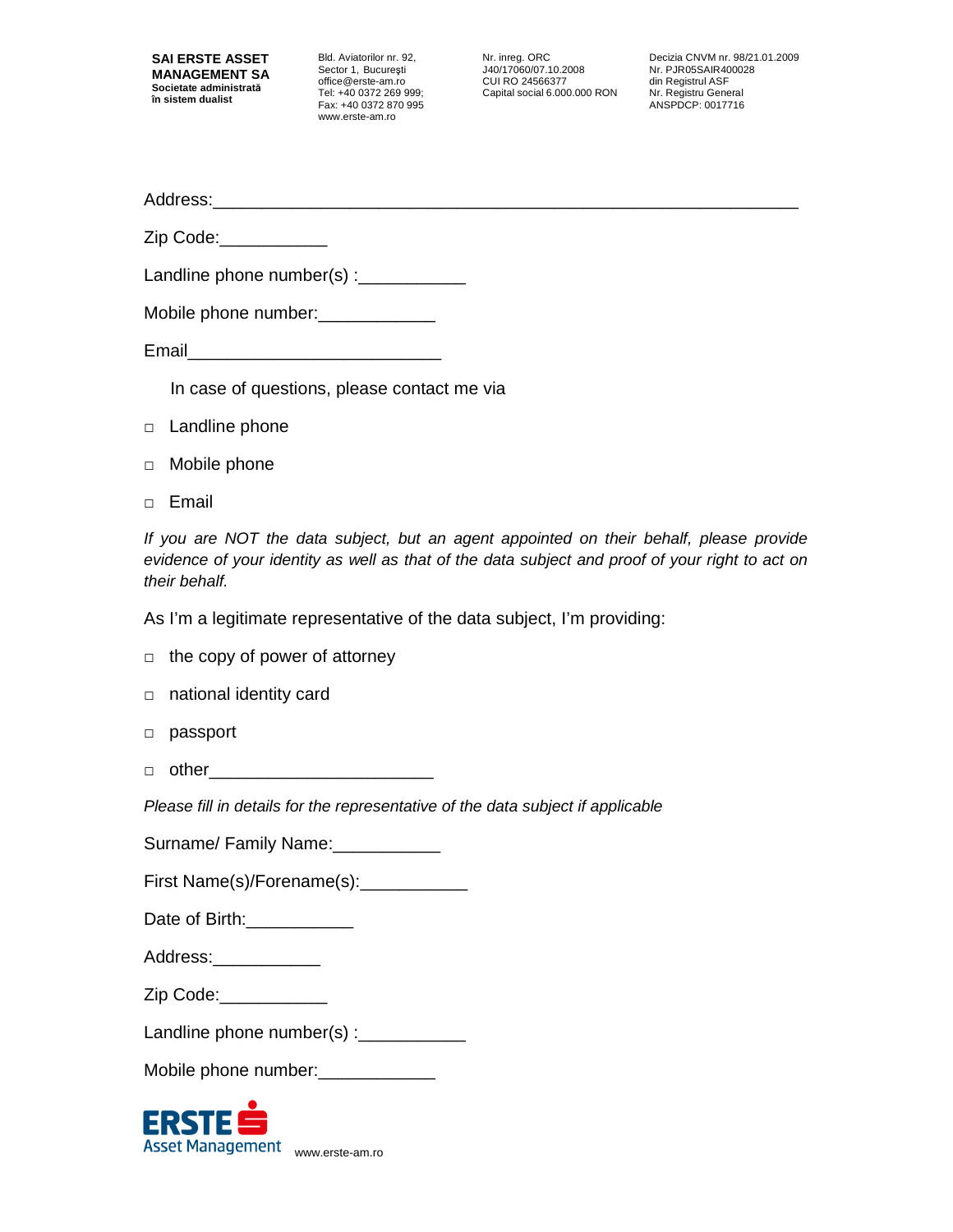Bld. Aviatorilor nr. 92, Sector 1, Bucureşti office@erste-am.ro Tel: +40 0372 269 999; Fax: +40 0372 870 995 www.erste-am.ro

Nr. inreg. ORC J40/17060/07.10.2008 CUI RO 24566377 Capital social 6.000.000 RON Decizia CNVM nr. 98/21.01.2009 Nr. PJR05SAIR400028 din Registrul ASF Nr. Registru General ANSPDCP: 0017716

Email:\_\_\_\_\_\_\_\_\_\_\_\_\_\_\_

In case of questions, please contact me via

- □ Landline
- □ Mobile
- □ Email
	- 3. Interactions with SAI Erste Asset management S.A.

I'm objecting to processing of my personal data from E SAI Erste Asset management S.A. as I have or used to have the following relations with SAI Erste Asset management S.A.:

- □ Current customer
- □ Former customer
- □ Job applicant
- □ Current employee
- □ Former employee
- □ Other (please specify)
	- 4. Specification of personal data categories

I am objecting to the following personal data processing:

[Please indicate which processing are you objecting, e.g. direct marketing, automated decision making, profiling ]

1. Format and communication channel of results

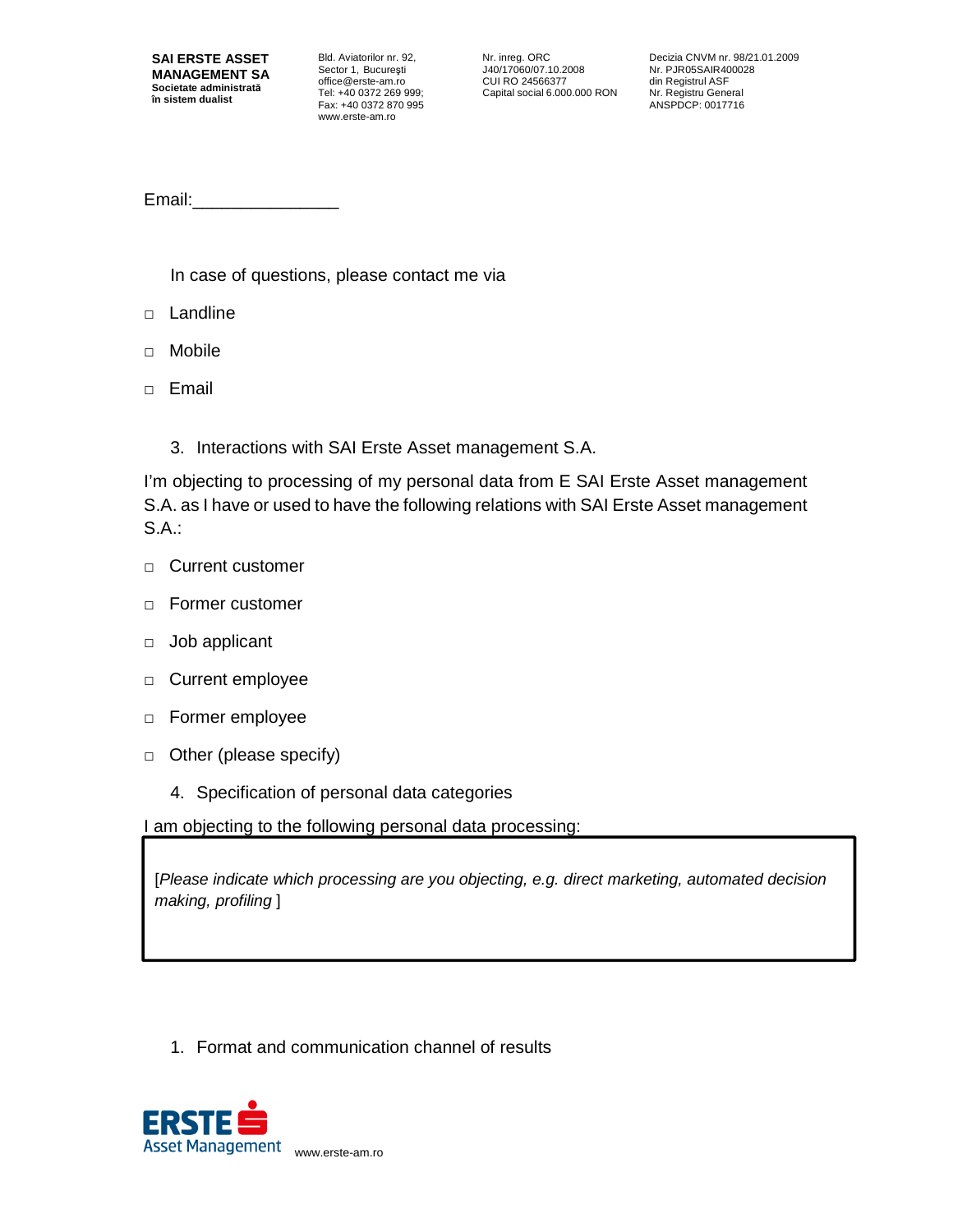Bld. Aviatorilor nr. 92, Sector 1, Bucureşti office@erste-am.ro Tel: +40 0372 269 999; Fax: +40 0372 870 995 www.erste-am.ro

Nr. inreg. ORC J40/17060/07.10.2008 CUI RO 24566377 Capital social 6.000.000 RON

Decizia CNVM nr. 98/21.01.2009 Nr. PJR05SAIR400028 din Registrul ASF Nr. Registru General ANSPDCP: 0017716

Please select your preference below

 $\Box$  Electronic copy of data to be sent to (email adress)

\_\_\_\_\_\_\_\_\_\_\_\_\_\_\_\_\_\_\_\_\_\_\_\_\_\_\_\_\_\_\_\_\_\_\_\_\_\_\_\_\_\_\_\_\_\_\_\_\_\_\_\_\_\_\_\_\_\_\_\_\_\_\_\_\_\_

- □ Hard copy of data to be delivered to the following address
	- 2. Response deadline

I am aware that according to GDPR Art.12 p.3 the response has to be provided within one month after submission of the request. However, the deadline can be extended by SAI Erste Asset Management S.A. by up to an additional two months in case of large volume of the request or large number of requests being processed in parallel.

I confirm that I have read and understood the terms of this form and certify that the information given in this application is true. I understand that more detailed information can be requested in order to locate the correct personal data.

Signature, Location, Date: